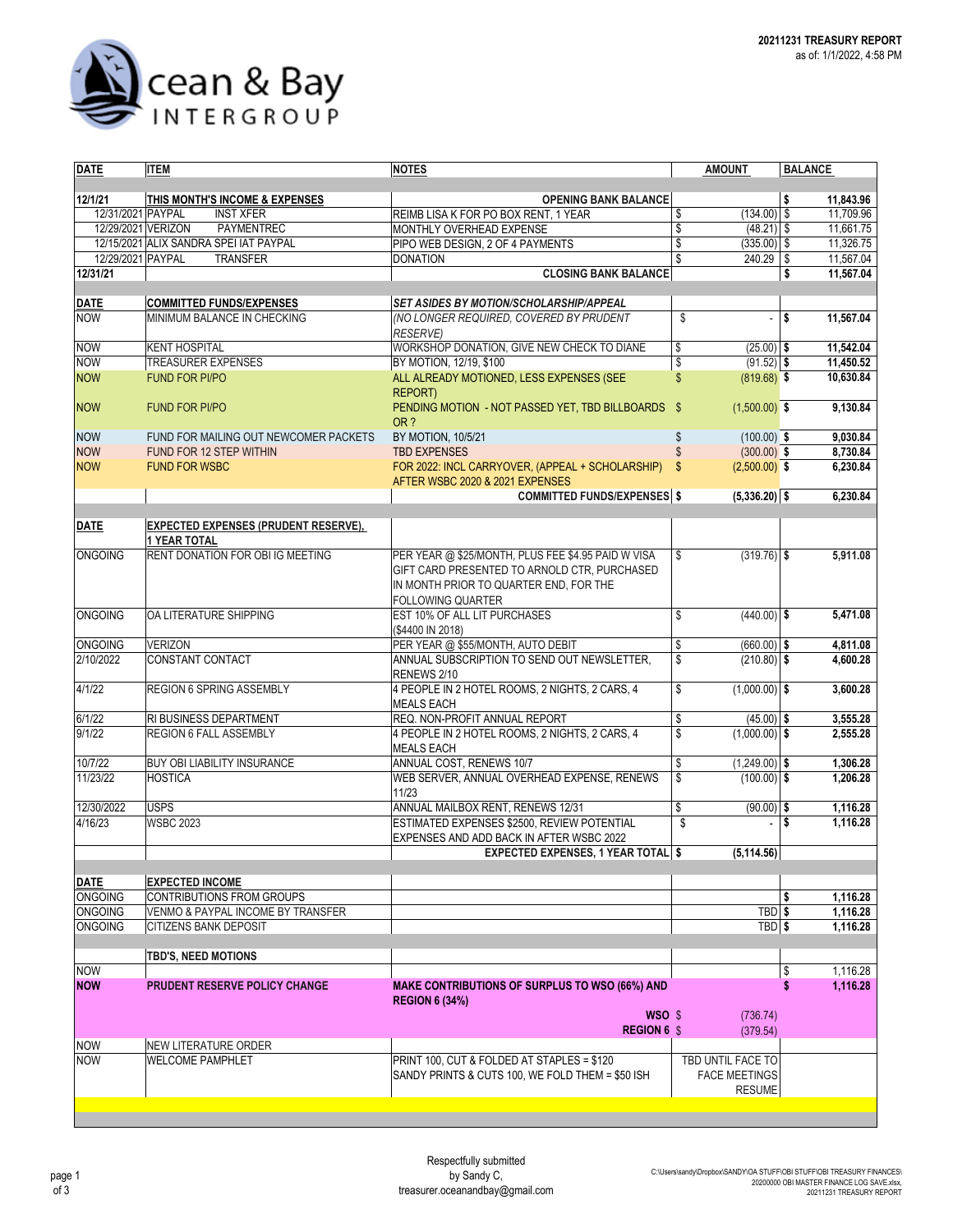

| <b>DATE</b>        |          | <b>ITEM</b>                                                     | <b>NOTES</b>                                                                                                                             |          | <b>AMOUNT</b>      |                                                                              |          | <b>BALANCE</b>   |
|--------------------|----------|-----------------------------------------------------------------|------------------------------------------------------------------------------------------------------------------------------------------|----------|--------------------|------------------------------------------------------------------------------|----------|------------------|
| 1/1/19             |          | <b>PIPO</b>                                                     |                                                                                                                                          |          |                    |                                                                              | \$       |                  |
| 1/31/19            |          | <b>FUND FOR PI/PO</b>                                           | funded by motion, 1/19                                                                                                                   | \$       | 500.00             |                                                                              | \$       | 500.00           |
| 3/31/19            |          | <b>EXPENSE</b>                                                  | TBD, CHECK W JAY                                                                                                                         | \$       | (48.76)            |                                                                              | \$       | 451.24           |
| 3/31/19<br>3/31/19 |          | <b>EXPENSE</b><br><b>EXPENSE</b>                                | TBD, CHECK W JAY<br>TBD, CHECK W JAY                                                                                                     | \$<br>\$ | (122.38)<br>(2.06) |                                                                              | \$<br>\$ | 328.86<br>326.80 |
| 3/31/19            |          | <b>EXPENSE</b>                                                  | TBD. CHECK W JAY                                                                                                                         | \$       | (68.80)            |                                                                              | \$       | 258.00           |
| 6/5/2019           |          | <b>BANK DEPOSIT</b>                                             | REGION 6 GRANT FOR PI/PO, LIBRARY PROJECT                                                                                                | \$       | 1,200.00           |                                                                              |          | \$1,458.00       |
|                    |          |                                                                 |                                                                                                                                          |          |                    |                                                                              |          |                  |
| 8/19/2019          |          | O A INC<br>505-891-2664 NM<br>5198                              | PI/PO LITERATURE ORDER                                                                                                                   | \$       | (378.00)           |                                                                              |          | \$1,080.00       |
| 8/19/2019          |          | O A INC<br>505-891-2664 NM<br>5198                              | PI/PO LITERATURE ORDER                                                                                                                   | \$       | (767.20)           |                                                                              | \$       | 312.80           |
| 9/5/2019           |          | WEB HOST, ANNUAL OVERHEAD<br>EXPENSE, 11/23/21-11/22/22         | PI/PO PRINTING ORDER                                                                                                                     | \$       | (113.98)           |                                                                              | \$       | 198.82           |
| 10/10/2019         |          | <b>JAY GALLIGAN</b><br>(TOTAL FOR CK #2027 = 264.20)            | TBD, CHECK W JAY                                                                                                                         | \$       | (67.36)            |                                                                              | \$       | 131.46           |
| 10/10/2019         |          | <b>EXPENSE</b>                                                  | PI/PO REIMBURSE JAY FOR LABELS & ACRYLIC<br><b>DISPLAYS</b>                                                                              | \$       | (196.84)           |                                                                              | \$       | (65.38)          |
| 11/20/2019         |          | <b>EXPENSE</b>                                                  | PI/PO EXPENSE                                                                                                                            | \$       | (2.00)             |                                                                              | \$       | (67.38)          |
| 11/20/2019         |          | APP QR CODE GENERABIELEFELD                                     | PI/PO EXPENSE                                                                                                                            | \$       | (66.51)            |                                                                              | \$       | (133.89)         |
| 11/20/2020         |          | <b>EXCHANGE FEE</b>                                             | FOR PUBLIC OUTREACH POSTERS                                                                                                              | \$       | (2.13)             |                                                                              | \$       | (136.02)         |
| 11/20/2020         |          | APP QR CODE GENERABIELEFELD                                     | FOR PUBLIC OUTREACH POSTERS                                                                                                              | \$       | (71.30)            |                                                                              | \$       | (207.32)         |
| 8/3/2021           |          | FUND FOR PI/PO, FOR WEBSITE                                     | funded by motion, 8/3/21                                                                                                                 | \$       | 1,500.00           |                                                                              |          | \$1,292.68       |
| 9/7/2021           |          | FUND FOR PI/PO, FOR REGION 6<br><b>CONVENTION FACEBOOK ADS</b>  | funded by motion, 9/7/21                                                                                                                 | \$       | 250.00             |                                                                              |          | \$1,542.68       |
| 9/24/2021          |          | REGION 6                                                        | CONTRIBUTION TO REGION 6 CONVENTION FOR<br><b>FACEBOOK ADS</b>                                                                           | \$       | (250.00)           |                                                                              |          | \$1,292.68       |
| 10/5/2021          |          | FUND FOR PI/PO, FOR LITERATURE                                  | funded by motion, 10/5/21                                                                                                                | \$       | 200.00             |                                                                              |          | \$1,492.68       |
| 11/22/2021         |          | WEBSITE REDESIGN BY ALIX                                        | PAYMENT 1/4                                                                                                                              | \$       | (335.00)           |                                                                              |          | \$1,157.68       |
| 11/24/2021         |          | PAYPAL EXCHANGE RATE                                            | PIPO BANK CHARGE                                                                                                                         | \$       | (3.00)             |                                                                              |          | \$1,154.68       |
| 12/12/2021         |          | WEBSITE REDESIGN BY ALIX                                        | PAYMENT 2/4                                                                                                                              | \$       | (335.00)           | ALL ABOVE ARE<br>PAID, SO BALANCE<br>OF SET ASIDE:                           | \$       | 819.68           |
| 1/12/2022          |          | WEBSITE REDESIGN BY ALIX                                        | PAYMENT 3/4                                                                                                                              | \$       | (335.00)           | SET ASIDE \$                                                                 |          | 484.68           |
| 1/12/2022          |          | PAYPAL EXCHANGE RATE                                            | PIPO BANK CHARGE                                                                                                                         | \$       | (3.00)             | SET ASIDE \$                                                                 |          | 481.68           |
| 2/12/2022          |          | WEBSITE REDESIGN BY ALIX                                        | PAYMENT 2/4                                                                                                                              | \$       | (335.00)           | SET ASIDE \$                                                                 |          | 146.68           |
| 2/12/2022          |          | PAYPAL EXCHANGE RATE                                            | PIPO BANK CHARGE                                                                                                                         | \$       | (3.00)             | SET ASIDE \$                                                                 |          | 143.68           |
| 1/1/22             |          | <b>PIPO</b>                                                     |                                                                                                                                          |          |                    | <b>REMAINING FUNDS \$</b>                                                    |          | 143.68           |
|                    |          |                                                                 |                                                                                                                                          |          |                    |                                                                              |          |                  |
|                    |          |                                                                 |                                                                                                                                          |          |                    |                                                                              |          |                  |
| 1/1/19             |          | WSBC 2020, 2021, 2022                                           |                                                                                                                                          |          |                    | <b>BALANCE \$</b><br><b>FROM LAST YEAR'S</b><br><b>APPEAL</b>                |          | 367.35           |
| 1/1/2020           |          | 6                                                               | WSBC SCHOLARSHIP FROM REGION   AWARD CONFIRMED BY EMAIL FROM R6, 10/24/19,<br>EXPENSE REPORT DUE 5/2/20 TO REGION 6<br><b>AFTER WSBC</b> | \$       |                    | 1,000.00 RECEIVED                                                            |          | \$1,367.35       |
|                    |          | O A INC<br>505-891-2664 NM                                      | WSBC 20 REG FEE                                                                                                                          |          |                    | <b>SPENT</b>                                                                 |          | \$1.218.35       |
| 1/13/2020 Checking |          | 9763                                                            |                                                                                                                                          | \$       | (149.00)           |                                                                              |          |                  |
|                    |          | 9763                                                            | 1/14/2020 Checking NATIONWIDE87797090877-970-9059 RI WSBC 20 EXPENSE: FLIGHT INSURANCE                                                   | \$       |                    | (72.24) SPENT, NOT REFUND \$ 1,146.11                                        |          |                  |
| 1/14/2020 Checking |          | SOUTHWEST 526215800-435-9792 TX WSBC 20 EXPENSE: FLIGHT<br>9763 |                                                                                                                                          | \$       |                    | (137.00) SPENT, NOT REFUND \$ 1,009.11                                       |          |                  |
| 1/14/2020 Checking |          | SOUTHWEST 526215800-435-9792 TX WSBC 20 EXPENSE: FLIGHT<br>9763 |                                                                                                                                          | \$       |                    | (450.96) SPENT, NOT REFUND. \$                                               |          | 558.15           |
| 3/31/2020          |          | WSBC 2020 APPEAL LETTER                                         | RECEIVED, AND HELD IN THE OBI CHECKING<br><b>ACCOUNT</b>                                                                                 | \$       |                    | 621.00 RECEIVED, AND<br>HELD IN THE OBI<br><b>CHECKING</b><br><b>ACCOUNT</b> |          | \$1,179.15       |
|                    | Checking | O A INC                                                         | REFUNDED WSBC REG FEE DUE TO<br>CANCELATION                                                                                              | \$       | 129.00             | RECEIVED, REFUND<br>FOR CANCELLED<br><b>EVENT</b>                            |          | \$1,308.15       |
|                    |          | <b>HOTEL</b>                                                    | <b>EVENT CANCELLED</b>                                                                                                                   | \$       | $\blacksquare$     | <b>NOT USED</b>                                                              |          | \$1,308.15       |
| 4/1/2020           |          | ADDL EXPENSES                                                   | NO ADDL EXPENSE PER KARA                                                                                                                 | \$       | $\blacksquare$     | NO ADDL EXP AS EVE                                                           |          | \$1,308.15       |
| 6/30/2020          |          | <b>WSBC SCHOLARSHIP</b>                                         | WAS \$1000, NOT REQUIRED                                                                                                                 | \$       |                    |                                                                              |          | \$1,308.15       |
|                    |          | FROM REGION 6                                                   | TO RETURN IT, USE FOR WSBC 22 INSTEAD                                                                                                    |          |                    |                                                                              |          |                  |
| 1/1/22             |          | FUND OT COVER WSBC EXP                                          | TO BRING TOTAL TO \$2500                                                                                                                 | \$       | 1,191.85           |                                                                              |          | \$2,500.00       |
|                    |          | WSBC 2020, 2021, 2022                                           | <b>TOTAL EXPENSES, 2020 \$</b><br><b>EXCL SCHOLARSHIP</b>                                                                                |          |                    | (680.20) REMAINING IN FUND, \$ 2,500.00<br>+ SET ASIDE FOR                   |          |                  |
|                    |          |                                                                 |                                                                                                                                          |          |                    | 2022                                                                         |          |                  |
|                    |          |                                                                 |                                                                                                                                          |          |                    |                                                                              |          |                  |